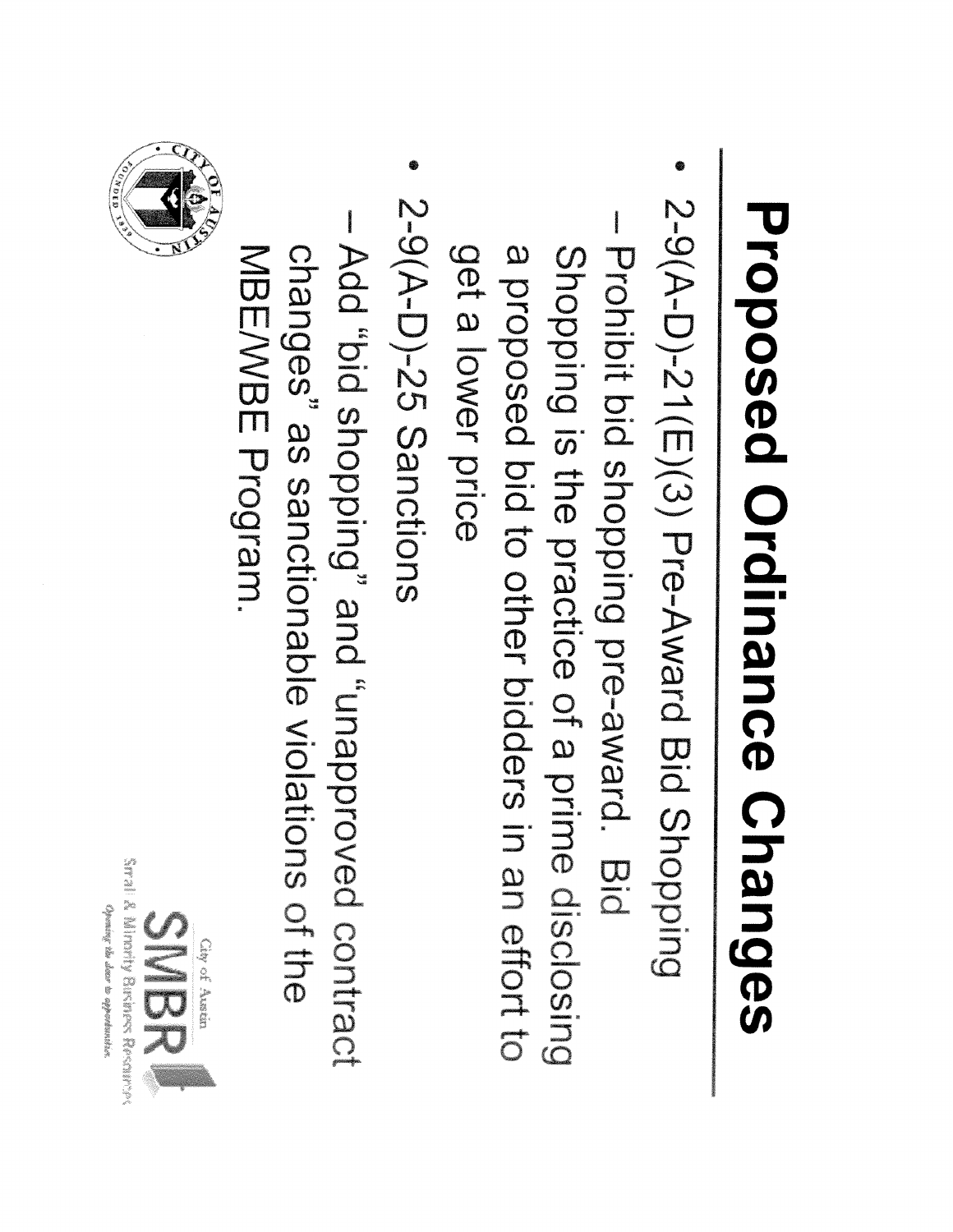## Proposed Ordinance Changes

- 2-9(AD)21(E) e<br>Jo  $\widehat{\mathbb{F}}$ Pre-Award Compliance Procedures
- Outreach  $\overline{C}$  $\vec{z}$ methods (e.g., fax, email, phone)
- Add additional elements  $\vec{\circ}$ Good Ta<br>三<br>三 m<br>Sig<br>1 assessment
- Section<br>Section  $\widehat{\mathbb{E}}$ Minimum efforts
- **Net** bleaking out portions of work to increase likelihood goals will be<br>met.<br>met. Breaking  $\Xi$ portions  $\mathbf{Q}_n$ work  $\vec{\circ}$ increase likelihood goals  $\leq$
- Contacting Minority trade<br>O associations م<br>ما<br>ا other<br>Der contacting Mihority trade associations and other community<br>organizations
- Advertising inner<br>Ö local<br>Co newspapers
- Seek<br>Seek guidance from<br>E SMB<br>DRB<br>DRB ima<br>imaĝoj having difficulty meeting goals
- Consideration  $\Omega_{\!n}$ whether other bidders/respondents met<br>M the<br>Theory<br>M goats
- Section<br>Section (F): **Additional** e<br>ココカ
- Contact **MBE/MBEs** outside "Significant Local<br>Docal **CUSINES** Presence" (SLBP)  $\frac{\omega}{\bar{\omega}}$



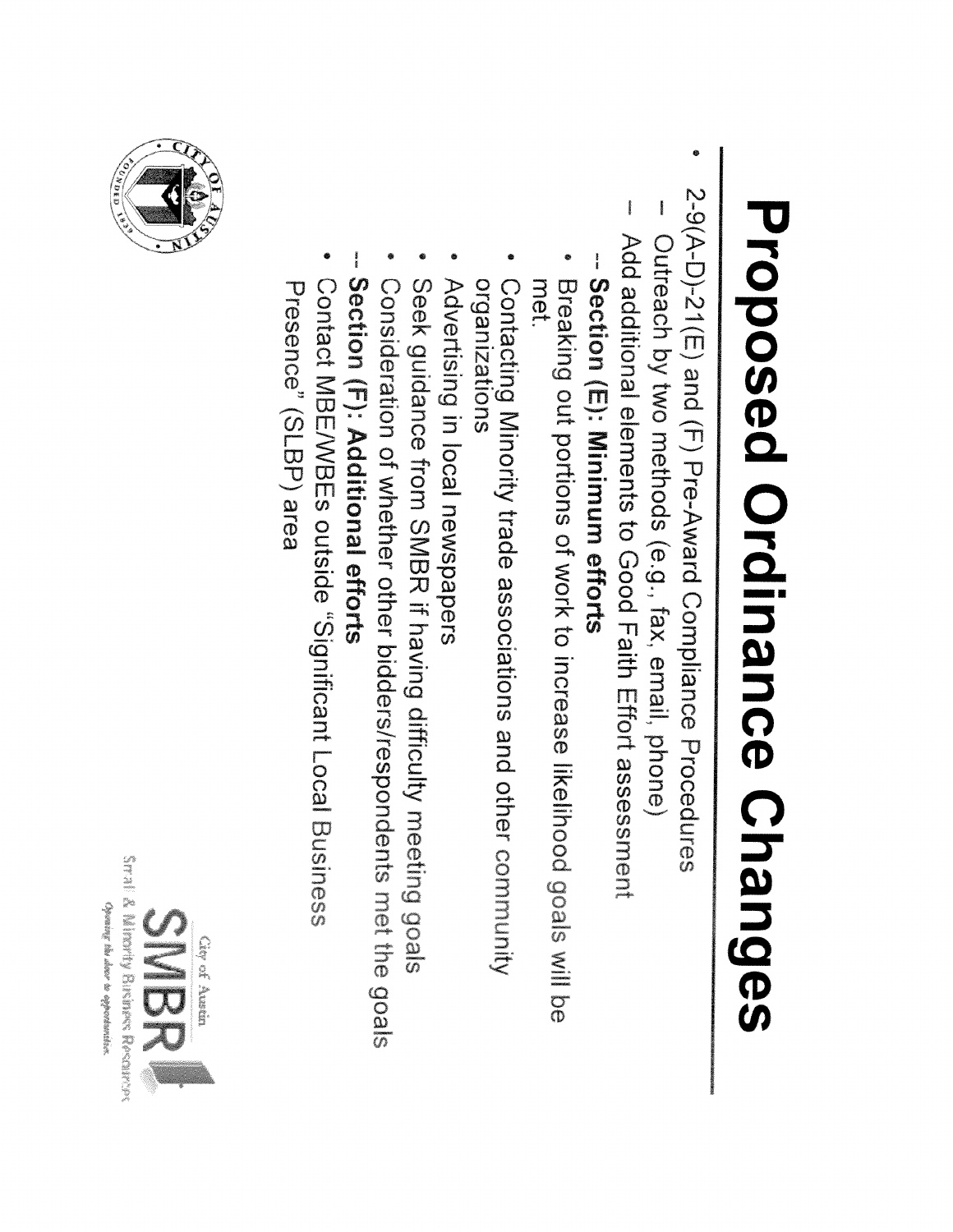## § 2-9A-21 PRE-AWARD COMPLIANCE PROCEDURES.

(E) Where the Bidder/ Proposer cannot achieve the Goals or Subgoals. its compliance plan shall document its Good Faith Efforts to achieve the Goals or Subgoals. SMBR will determine whether the Bidder/Proposer has made such Good Faith Efforts. In making this determination, SMBR will consider, at a minimum, the Bidder/ Proposer's efforts to do the following:

(1) Soliciting through reasonable and available means the interest of MBEs/WBEs with a Significant Local Business Presence who have the capability to perform the work of the Contract. The Bidder must solicit this interest within sufficient time to allow the MBEs/WBEs to respond to the Solicitation. The Bidder/Proposer must take appropriate steps to follow up initial Solicitations with interested MBEs/WBEs. The Bidder/Proposer must state a specific and verifiable reason for not contacting each certified Firm with a Significant Local Business Presence. For some Contracts, based on criteria to be determined by SMBR in consultation with the User Department and set forth by rule pursuant to Section 2-9A-6 (Adoption of Rules), SMBR shall make the initial contact with MBEs, WBEs and DBEs, as the case may be. in which case a Bidder/Proposer's efforts under this Subsection (E)(l) shall not be considered.

(2) Providing interested MBEs/WBEs with adequate information about the plans, specifications, and requirements of the Contract, including addenda, in a timely manner to assist them in responding to a Solicitation.

(3) (a) Negotiating in good faith with interested MBEs/WBEs that have submitted Bids to the Bidder/ Proposer. A MBE/WBE that has submitted a Bid to a Bidder/ Proposer but has not been contacted within five business days of submission of the Bid may contact SMBR to request a meeting with the Bidder/Proposer. SMBR will schedule a meeting between the MBE/WBE and the Bidder/Proposer to facilitate negotiation. If such a meeting does not occur and the MBE/WBE submitting the Bid to the Bidder/ Proposer is not selected, the Bidder/Proposer must explain the reason for not selecting the MBE/WBE and provide written documentation supporting the stated reason. Written documentation of negotiation may include the names, addresses, and telephone numbers of MBEs/ WBEs that were considered; a description of the information provided regarding the plans and specifications for the work selected for subcontracting; and evidence as to why additional agreements could not be reached for MBEs/WBEs to perform the work.

(b) That there may be some additional costs involved in soliciting and using MBEs and WBEs is not a sufficient reason for a Bidder/Proposer's failure to meet the Goals and Subgoals, as long as such costs are reasonable.

(4) Not rejecting MBEs/WBEs as being unqualified without sound reasons based on a thorough investigation of their capabilities. The MBE's/WBE's standing within its industry, membership in specific groups, organizations, or associations and political or social affiliations (for example union vs. non—union employee status) are not legitimate causes for rejecting or not soliciting Bids to meet the Goals and Subgoals.

(5) It is the BidderProposer's responsibility to make a portion of the work available to MBE/WBE Subcontractors and suppliers and to select those portions of the work or material needs consistent with the available MBE/WBE Subcontractors and suppliers, so as to facilitate meeting the Goals or Subgoals.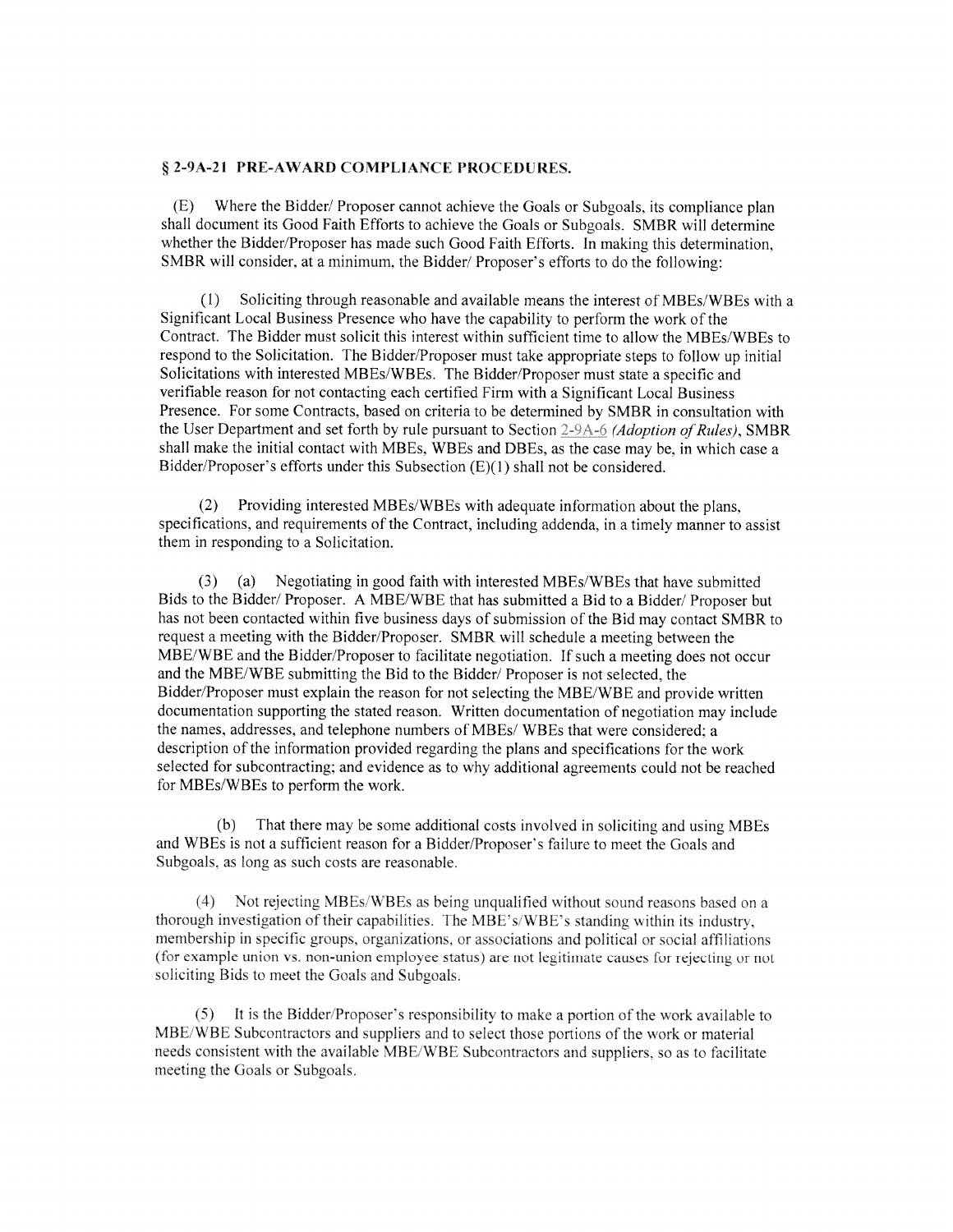(6) The ability or desire of <sup>a</sup> Bidder/Proposer to perform the work of a Contract with its own organization does not relieve the Bidder/Proposer of the responsibility to make Good Faith Efforts. A Bidder/Proposer who desires to self perform the work of a Contract must demonstrate Good Faith Efforts unless the Goals or Subgoals have been met.

(7) Bidders/Proposers are not required to accept higher quotes in order to meet the Goals or Subgoals.

(F) The following factors may also be considered by SMBR in determining that a Bidder/Proposer has made Good Faith Efforts. These factors are not intended to be <sup>a</sup> mandatory checklist, nor are they intended to be exclusive or exhaustive. Other factors or types of efforts may be relevant in appropriate cases:

(1) Selecting portions of the work to be performed by MBEs/WBEs in order to increase the likelihood that the Goals or Subgoals will be met. This includes, where appropriate, breaking out Contract work items into economically feasible units to facilitate MBE/WBE participation, even when the Bidder/Proposer might otherwise prefer to perform these work items with its own forces.

(2) Making efforts to assist interested MBEs/WBEs in obtaining bonding, lines of credit, or insurance as required by the City or Contractor.

(3) Making efforts to assist interested MBEs/WBEs in obtaining necessary equipment, supplies, materials, or related assistance or services.

(4) Effectively using the services of Minority Person/Women community organizations; Minority Person/Women Contractors groups; local, state, and federal Minority Person/Women business assistance offices: and other organizations to provide assistance in the recruitment and placement of MBEs, WREs and/or DBEs. It is the Bidder/Proposer's responsibility to seek guidance from SMBR on any questions regarding compliance with this section.

(5) In determining whether a Bidder/Proposer has made Good Faith Efforts, the performance of other Bidders/Proposers in meeting the Contract may be considered. For example, when other Bidders/Proposers meet the Goals or Subgoals, it may be reasonably questioned whether, with additional reasonable efforts. the apparent successful Bidder/Proposer could have met the Goals or Subgoals. Similarly, if the apparent successful Bidder/Proposer fails to meet the Goals, but meets or exceeds the average MBE/WBE participation obtained by other Bidders Proposers. this may be evidence that the apparent successful Bidder:Proposer made Good Faith Efforts.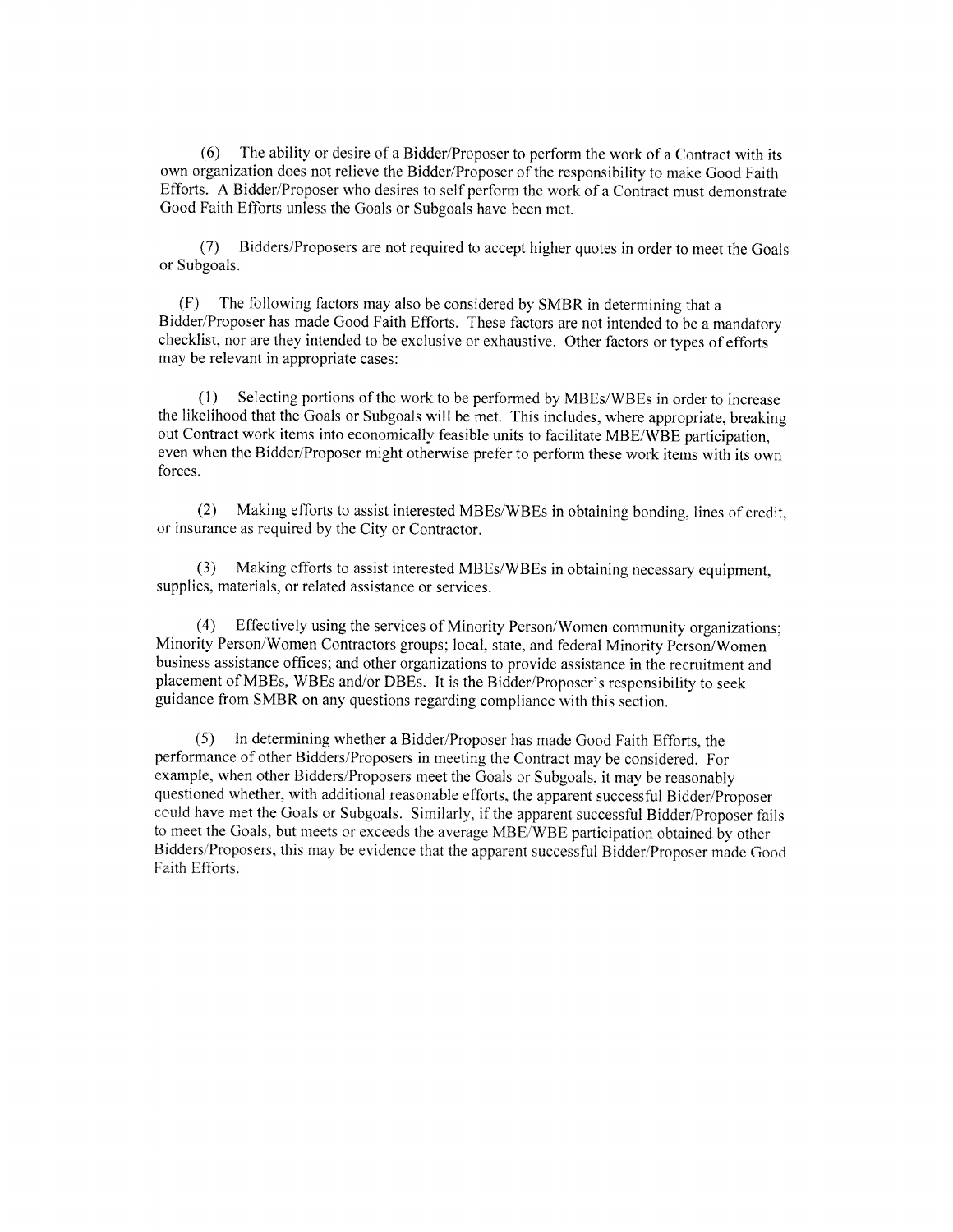|                |        | Comments received by SMBR on Proposed Ordinance Changes #4                                                                                                                                                      |                              |
|----------------|--------|-----------------------------------------------------------------------------------------------------------------------------------------------------------------------------------------------------------------|------------------------------|
| No.            | Date   | Comment                                                                                                                                                                                                         | Place                        |
| $\overline{a}$ |        | 7/6/10 Obtaining equipment - They have their own equipment. It's a function of their business                                                                                                                   | Adv Cmte Mtg                 |
| N              |        | 7/6/10 from if it has no names?<br>One of the 2 in Outreach. Fax machines can be fixed to say it was faxed if it is not. How can<br>staff tell who it's                                                         | Adv Cmte Mtg                 |
| ω              |        | 7/6/10 Unbundling of contracts "good thing" first time prime that would be good                                                                                                                                 | Adv Cmte Mtg                 |
| 4              |        | $76/10$ "Consider other bidders" that come frequently when everyone uses same list and some meet goals                                                                                                          |                              |
| c              |        | $7/6/10$ Bid Shopping is difficult to prove. We don't have acces to information they have                                                                                                                       | Adv Cmte Mtg<br>Adv Cmte Mtg |
| თ              |        | 7/6/10 We need to do more field monitoring once approved. Does SMBR monitor?                                                                                                                                    | Adv Cmte Mtg                 |
| ┙              |        | 7/6/10 We have not been able to define Good Faith Efforts. Glad Bid Shopping is pre- and post-award.                                                                                                            | Adv Cmte Mtg                 |
| $\infty$       | 7/6/10 | decide to self perform and that would stop.<br>Pre-award bid shopping - if we add to construction as well. Right now, they give you a dollar<br>amount then they                                                | Adv Cmte Mtg                 |
| ဖ              |        | 7/6/10 perform.<br>Focus on self-perform when they have you on the contract and the money is spent then they<br>want to self-                                                                                   | Adv Cmte Mtg                 |
| $\vec{0}$      | 7/6/10 | Expand [outreach methods] so subcontractor can find out what the prime is looking for and w<br>what he wants                                                                                                    | Adv Cmte Mtg                 |
| ⇉              | 7/6/10 | Briefs is effective. Moving it to (E) is not very effective<br>Minimum (E) what's really effective? Adverstising in the newspaper? It's a cost issue and it's<br>expensive. Bid                                 |                              |
| $\vec{v}$      | 7/6/10 | offer.<br>Seek guidance from SMBR. What can SMBR do? Think through examples of what kind of gu<br>diance SMBR can                                                                                               | Adv Cmte Mtg<br>Adv Cmte Mtg |
| ದ              | 7/6/10 | Outside the Significant Local Business Presence (SLBP) not being moved. This will be explicit.                                                                                                                  | Adv Cmte Mtg                 |
| 14             | 7/6/10 | people<br>Outside<br>SLBP is a double edge sword. Lots of firms are coming from all over. We want the big firms to use our                                                                                      | Adv Cmte Mtg                 |
| $\vec{q}$      | 7/6/10 | didn't buy them equipment. It could even be a sub who is trying to add to their asset base. B<br>Obtaining equipment - think it through. There are firms that would take this and make a complaint that someone |                              |
| $\vec{0}$      | 7/6/10 | communication. Have I communicated enough to get a response?<br>Needed effort. Outreach issue will be difficult to solve. Is the number the issue or the extent I<br>pidirectional<br>e careful.                | Adv Cmte Mtg<br>Adv Cmte Mtg |
| $\vec{v}$      |        | 7/6/10 Look for evidence of bilateral communication rather than listing ways                                                                                                                                    | Adv Cmte Mtg                 |
| $\vec{\infty}$ |        | 7/6/10 medium that the newspaper<br>Advertising in local newspapers. Do we want to spell out media? Craig's list is cheaper. We may get more in tha                                                             | Adv Cmte Mtg                 |
| $\vec{6}$      |        | 7/6/10 Any media online - social media - lots of communication takes place.                                                                                                                                     | Adv Cmte Mtg                 |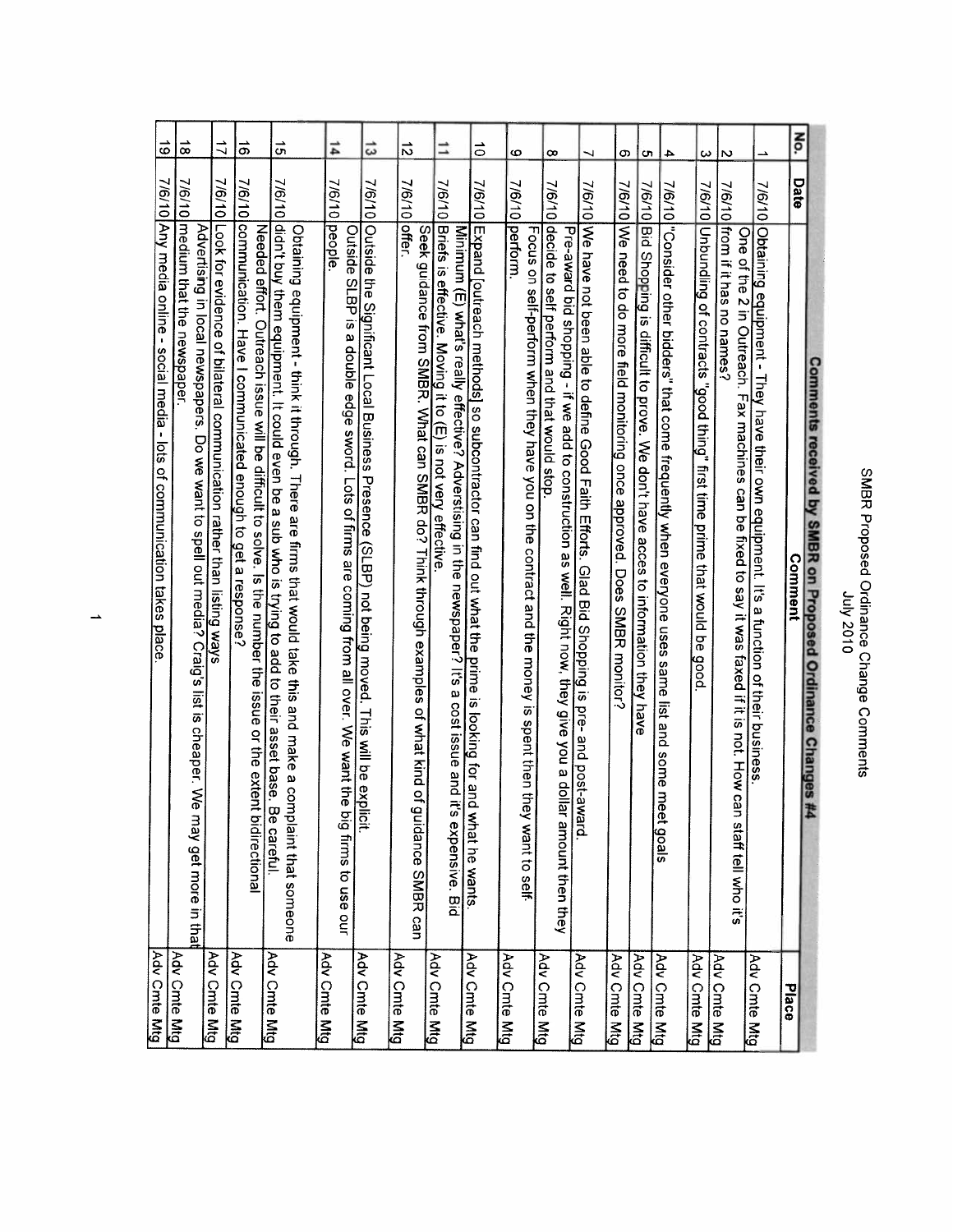| Al Az Aine<br>:<br>כל | ミロスロー<br>Proposed Ordinance<br>ر<br>ڏ<br>change Comments |
|-----------------------|----------------------------------------------------------|
|                       |                                                          |

| 41                                                                                                                          | 40                                                                                                                                  | ပ္ပ                                                                                                                                                                                                                                        | ပ္စ                                                                                                                                                      | 37                                                                                                                   | ပ္တ                                        | ပ္ပ                                                                                            | 34                                           | ς                                                                                                           | $\frac{8}{2}$                                                                                                           | $\tilde{\mathbf{z}}$                                                                                                                                                            | ဗွ                                     | 29                                                                                   | 28                                                                            | 22                                                        | 92                                                      | SS                         | 24                                                       | Σ                    | 22                              | $\overline{2}$                                                                                                                    | δ                 |                                                                                                                           | $\sum_{i=1}^{n}$ |
|-----------------------------------------------------------------------------------------------------------------------------|-------------------------------------------------------------------------------------------------------------------------------------|--------------------------------------------------------------------------------------------------------------------------------------------------------------------------------------------------------------------------------------------|----------------------------------------------------------------------------------------------------------------------------------------------------------|----------------------------------------------------------------------------------------------------------------------|--------------------------------------------|------------------------------------------------------------------------------------------------|----------------------------------------------|-------------------------------------------------------------------------------------------------------------|-------------------------------------------------------------------------------------------------------------------------|---------------------------------------------------------------------------------------------------------------------------------------------------------------------------------|----------------------------------------|--------------------------------------------------------------------------------------|-------------------------------------------------------------------------------|-----------------------------------------------------------|---------------------------------------------------------|----------------------------|----------------------------------------------------------|----------------------|---------------------------------|-----------------------------------------------------------------------------------------------------------------------------------|-------------------|---------------------------------------------------------------------------------------------------------------------------|------------------|
|                                                                                                                             | 7/21/10                                                                                                                             | 7/21/10                                                                                                                                                                                                                                    | 01/17/2                                                                                                                                                  | 7/21/10                                                                                                              | 7/6/10                                     |                                                                                                | 7/6/10                                       |                                                                                                             |                                                                                                                         | 7/6/10                                                                                                                                                                          | 7/6/10                                 | 7/6/10                                                                               | 7/6/10                                                                        | 7/6/10                                                    | 7/6/10                                                  |                            |                                                          |                      |                                 | 7/6/10                                                                                                                            | 7/6/10            |                                                                                                                           | Date             |
| 7/21/10 responses?<br>Vendors should include vendor number and certification information to save time when subm<br>hing bid | to contact?<br>Can we have<br>something that says that if a sub is not interested let the prime know so that they will not continue | <b>Interested</b><br>they wish to bid or not so that the prospective bidder can fax back informing the prime knows they are<br>Instead of adding two contacts can we also include some sort of language or check box asking the vendors if | the contact information is erroneous<br>Prime Contractors voiced concerns about contacting vendors by two methods, it is time consuming and some of CLMD | Bring in Colette Holt - to ensure that it's defensible for public hearing so we don't put our Ordinance in jeopardy. | Rehash the suggestions that have been made | 7/6/10 We hope the trade associations have an opportunity to speak prior to the public meeting | Aren't goals set on local business presence? | $7$ /6/10 We have concerns about whether going outside of the SLBP will be a double edged sword for vendors | 7/6/10 Actual Means - does that belong in the<br>Ordinance? We need to look at cost and time versus<br>es effectiveness | z in the equipment section on how we will be able to help?<br>Even though assisting subs with bonds and equipment is in the<br>Ordinance now can we add<br>examples of x, y and | Make sure the monitorer has experience | Be careful about who is monitoring for breakout so that SMBR won't be blamed for it. | Social media is good for certain professions not necessarily for construction | Put notice on Craig's list, Facebook and in the newspaper | Huge project should have<br>30 days and post on website | 7/6/10 Mail them a package | 7/6/10 Craig's list notice and post package on a website | 7/6/10 Huge packages | 7/6/10 Advertising is expensive | they did it.<br>Give a minimum of 3-10 work days. It's not fair to give the best proposal otherwise they are just doing it to say | to do best effort | Biggest concern is that we don't give them enough time to respond, because it gives the bus<br><b>Iness owner no time</b> | Comment          |
| Session<br>CLMD                                                                                                             | CLMD<br>Session                                                                                                                     | Session<br>CLMD                                                                                                                                                                                                                            | <b>Gesslon</b>                                                                                                                                           | Adv Cmte Mtg                                                                                                         | Adv Cmte Mtg                               | Adv Cmte Mtg                                                                                   | Adv Cmte Mtg                                 | Adv Cmte Mtg                                                                                                | Adv Cmte Mtg                                                                                                            | Adv Cmte Mtg                                                                                                                                                                    | Adv Cmte Mtg                           | Adv Cmte Mtg                                                                         | Adv Cmte Mtg                                                                  | Adv Cmte Mtg                                              | Adv Cmte Mtg                                            | Adv Cmte Mtg               | Adv Cmte Mtg                                             | Adv Cmte Mtg         | Adv Cmte Mtg                    | Adv Cmte Mtg                                                                                                                      | Adv Cmte Mtg      | Place                                                                                                                     |                  |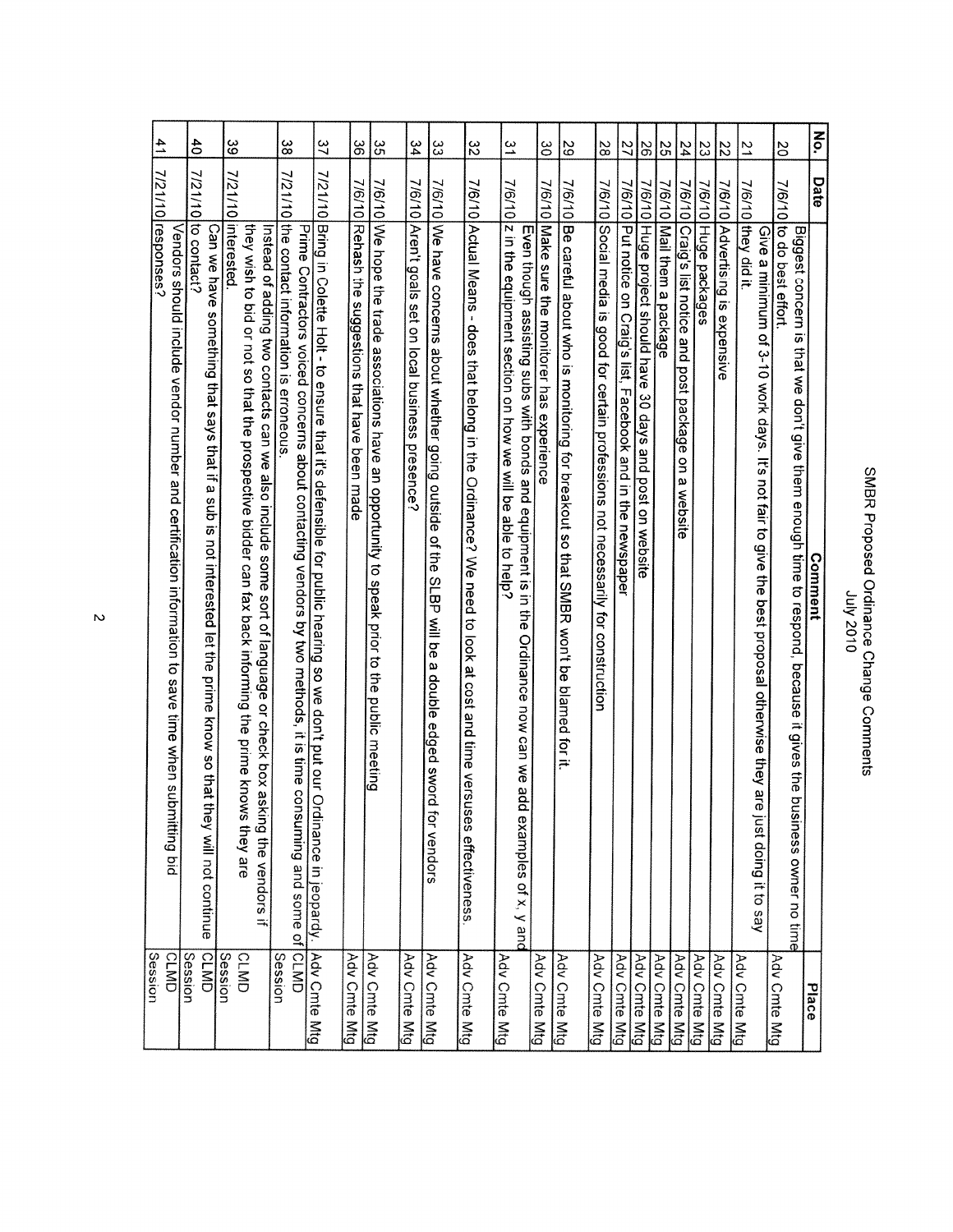|   | 57                                                                                                                                                                     | 99                                                                                                                       | S2                                                                                                                                                | 54                                                                                                                                                                             | ပ္ပ                                                                                                                                                                                       | S<br>2                                                                                                                                                                            | $\tilde{c}$                                              | So                                                                                                                                                                                                                                         | $\frac{4}{9}$                                                                                                                                                                      | $\frac{4}{8}$                                                                                                                                                                                                                                                                                                                                                                                                             | 47                                                                                                                      | $\frac{4}{6}$                                                                                                                       | 45                                                               | 44                                                              | $\frac{4}{3}$                                                                                                          | $\ddot{42}$                                                          | No.            |
|---|------------------------------------------------------------------------------------------------------------------------------------------------------------------------|--------------------------------------------------------------------------------------------------------------------------|---------------------------------------------------------------------------------------------------------------------------------------------------|--------------------------------------------------------------------------------------------------------------------------------------------------------------------------------|-------------------------------------------------------------------------------------------------------------------------------------------------------------------------------------------|-----------------------------------------------------------------------------------------------------------------------------------------------------------------------------------|----------------------------------------------------------|--------------------------------------------------------------------------------------------------------------------------------------------------------------------------------------------------------------------------------------------|------------------------------------------------------------------------------------------------------------------------------------------------------------------------------------|---------------------------------------------------------------------------------------------------------------------------------------------------------------------------------------------------------------------------------------------------------------------------------------------------------------------------------------------------------------------------------------------------------------------------|-------------------------------------------------------------------------------------------------------------------------|-------------------------------------------------------------------------------------------------------------------------------------|------------------------------------------------------------------|-----------------------------------------------------------------|------------------------------------------------------------------------------------------------------------------------|----------------------------------------------------------------------|----------------|
|   |                                                                                                                                                                        |                                                                                                                          | 7/28/10                                                                                                                                           |                                                                                                                                                                                |                                                                                                                                                                                           |                                                                                                                                                                                   |                                                          |                                                                                                                                                                                                                                            |                                                                                                                                                                                    |                                                                                                                                                                                                                                                                                                                                                                                                                           | 7/21/10                                                                                                                 | 7/21/10                                                                                                                             |                                                                  | 7/21/10                                                         |                                                                                                                        |                                                                      | Date           |
| ω | 7/28/10 of work. There has to be easier ways to do it.<br>Consider making the bidding process less time consuming and streamlined. It is very time consuming and a lot | 7/28/10 Recommend the City have a policy in which all subcontractors were also required to attend pre-bids<br><b>AGC</b> | Contractors don't miss anyone<br>It would be better if SMBR used their database to send out notices to all of the certified vendors so that Prime | 7/28/10 the market eliminates bid shopping<br>Concerns about defining Bid Shopping in the Rules and clarifying that it is a Sanctionable Vi<br>olation.<br><b>Believe that</b> | 7/21/10 services area. Bidders can also use Bid Briefs to contact vendors<br>Bid Briefs is an electronic newsletter that has over 400 subscribers in the<br>Construction and Construction | 7/21/10 and to look into other requirements such as insurance<br>If Prime contractors presented the bid opportunities earlier that would give subcontractors more time to prepare | 7/21/10 Use SMBR and the trade associations as resources | 7/21/10 lechnical areas in which there is a need for certified vendors such as a asbestos, lead and w<br>It was suggested that Jan Lawson at Austin Energy be contacted to see if she could assist w<br>/eatherization<br>vith training in | 7/21/10 Efforts in technical areas in which Austin has no availability<br>It was also expressed that going outside of the SLBP would increase the chances of performing Good Faith | 7/21/10 monies to local tax-paying business owners as much as possible<br>vendors. Other Texas cities have a local business preference and the City should try to give<br>Concerns were raised over the proposed ordinance change of contacting vendors outside of<br>Local Business Presence (SLBP) i.e. Travis, Williamson, Hays, Caldwell, and Bastrop counties for certified<br>f the Significant<br>the work and the | subcontractors?<br>Can prime<br>contactors also add their email addresses on their paperwork that they fax to potential | that can be added<br>et SMBR and CLMD know if the solicitation is missing subcontractor opportunities or additional scopes of work- | 7/21/10   Include email addresses on pre-bid sheets all the time | Can SMBR start to include email addresses on availability list? | $7/21/10$ Vendors should express interest as soon as possible and contact prime contactors if they have any questions. | 7/21/10 Prime contactors should contact vendors as early as possible | <b>Comment</b> |
|   | AGC                                                                                                                                                                    |                                                                                                                          | <b>AGC</b>                                                                                                                                        | AGC                                                                                                                                                                            | <b>Session</b><br>SMBR                                                                                                                                                                    | <b>SMBR</b><br>Session                                                                                                                                                            | <b>Session</b><br>SMBR                                   | Session<br>SMBR                                                                                                                                                                                                                            | Session<br>SMBR                                                                                                                                                                    | SMBR<br>Session                                                                                                                                                                                                                                                                                                                                                                                                           | Session<br>CLMD                                                                                                         | CLMD<br>Session                                                                                                                     | Session<br>CLMD                                                  | Session<br>CLMD                                                 | Session<br>CLMD                                                                                                        | Session<br>CLMD                                                      | Place          |